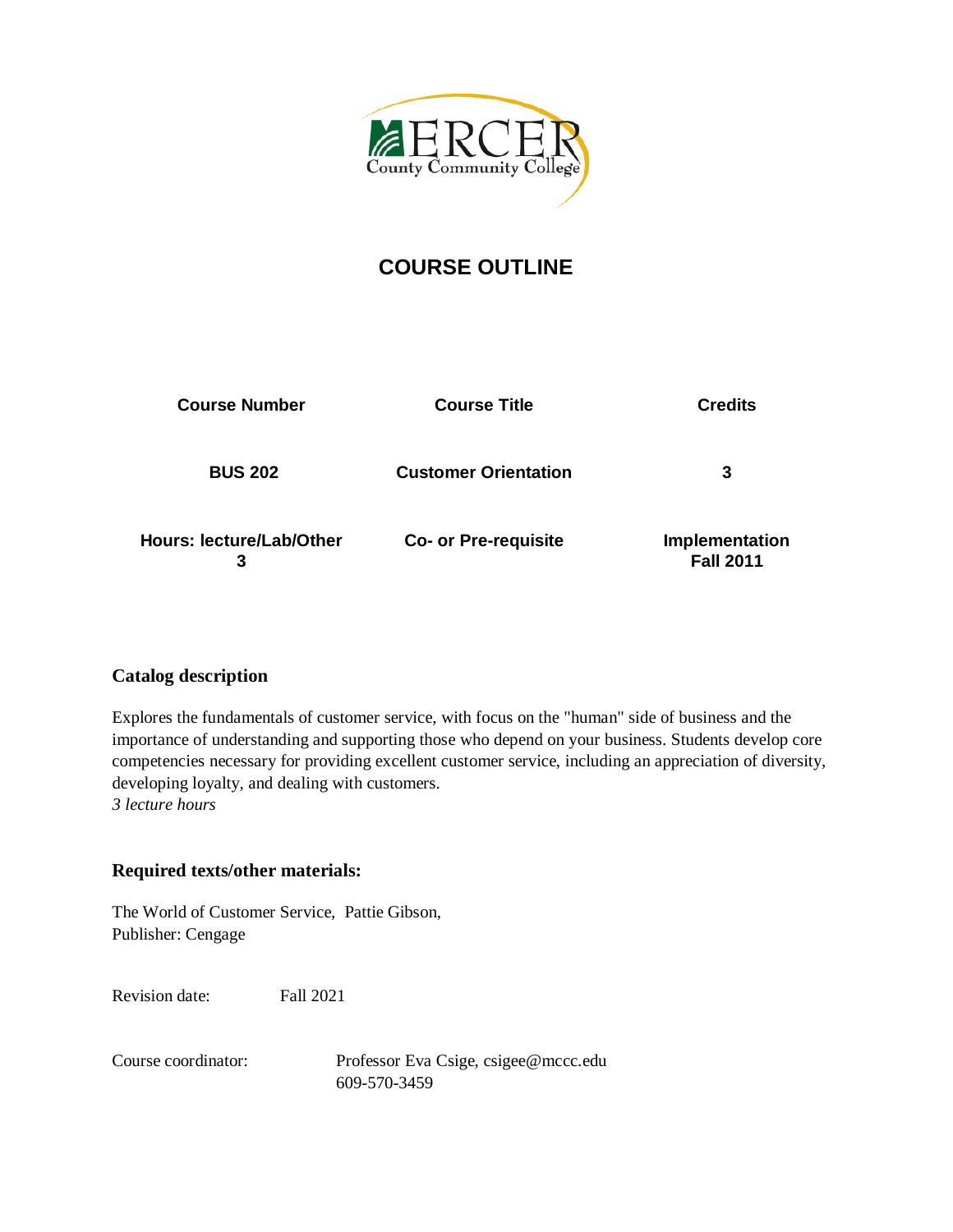# **Course Goals:**

The student will be able to:

- Manage customer-centric service
- Compare and contrast the various tools used in quality customer service.
- Comprehend the concepts of customer's value and the role of customer service in defining those values
- Discuss the emerging tendencies toward global competitiveness and the role of the customer.
- Understand diversity of consumers
- Discuss the role of ethics in marketing to the consumer.
- Resolve customer complaints
- Discuss the relationship of personality and consumer diversity.
- Enumerate personality factors, consumption, and possession traits.

| Unit 1 | <b>Introduction To Customer-Centric Service</b><br>Learning Objectives - The student will understand                                                                                                                         |  |  |
|--------|------------------------------------------------------------------------------------------------------------------------------------------------------------------------------------------------------------------------------|--|--|
|        | The importance of the customer retention<br>$\bullet$<br><b>External and Internal Customers</b><br>$\bullet$                                                                                                                 |  |  |
| Unit 2 | <b>Serving a Diverse Population of Customers</b><br>Learning Objectives - The student will understand                                                                                                                        |  |  |
|        | diversity in the workplace relative to the needs of a business enterprise<br>customer service activities among the four generational groups<br>$\bullet$<br>how to communicate effectively with disabled persons             |  |  |
| Unit 3 | <b>Customer Behavior, Customer Loyalty, and Exceptional Service</b><br>Learning Objectives - The student will understand                                                                                                     |  |  |
|        | Customers' buying behavior relative to their basic needs.<br>How to distinguish between customer satisfaction and customer loyalty.<br>$\bullet$<br>The relationship between customer expectations and customer perceptions. |  |  |
| Unit 4 | <b>Attitude, Angry Customers, and Relationship Building</b><br>Learning Objectives - The student will understand                                                                                                             |  |  |
|        | How to describe a customer-oriented attitude<br>To recognize situational examples that elicit rage reactions in customers                                                                                                    |  |  |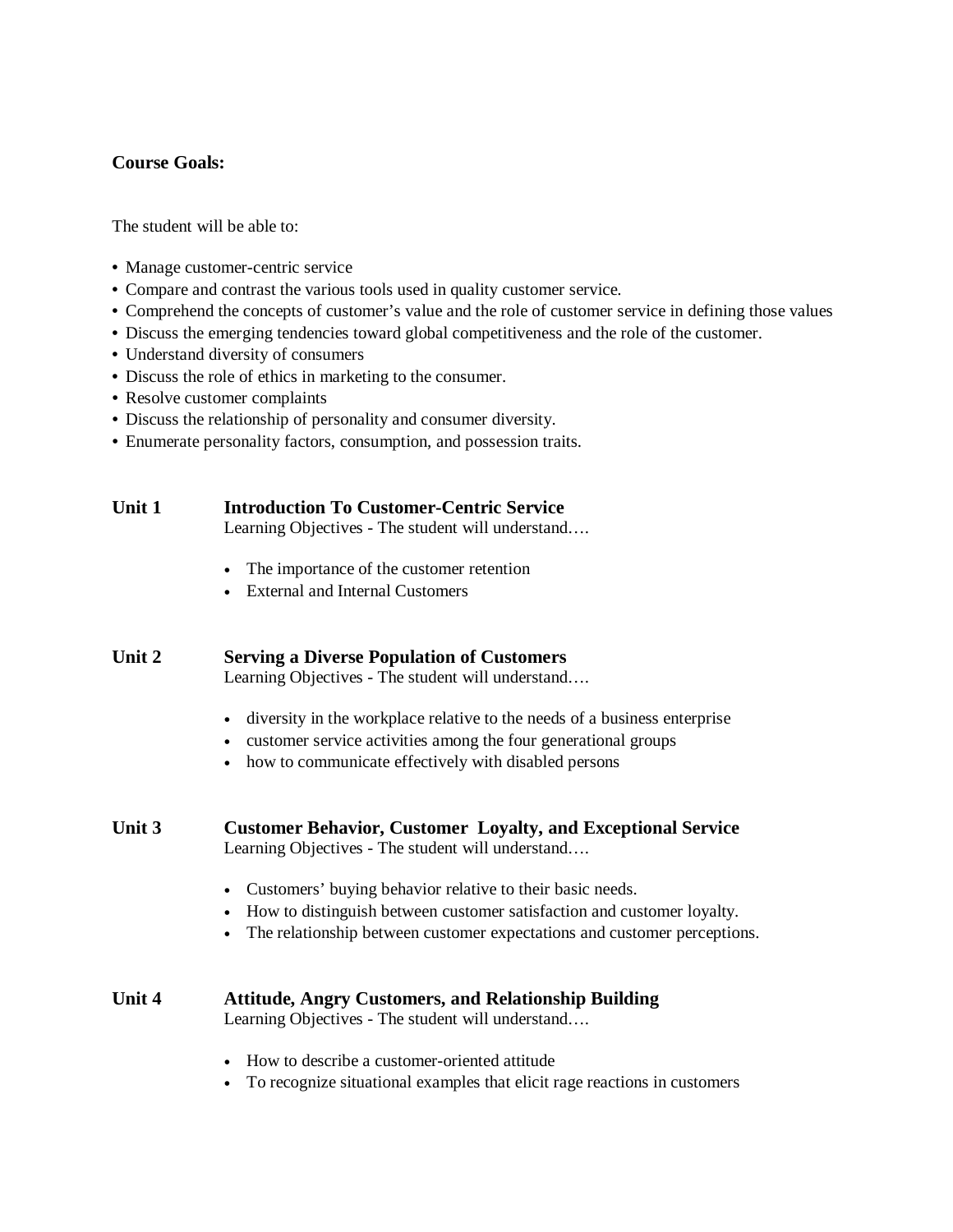|        | How to describe the customer service benefits of the teamwork approach in<br>$\bullet$<br>organizations                                                                                                                                                                           |  |  |
|--------|-----------------------------------------------------------------------------------------------------------------------------------------------------------------------------------------------------------------------------------------------------------------------------------|--|--|
| Unit 5 | <b>Resolving Customer Problems and Complaints</b><br>Learning Objectives - The student will understand                                                                                                                                                                            |  |  |
|        | How to describe the activities involved in proactive problem solving<br>How list reasons that customers complain and describe the process for handling those<br>٠<br>complaints<br>How to discuss approaches to use when handling angry customers                                 |  |  |
| Unit 6 | Recovering from and winning back the customer<br>Learning Objectives - The student will understand                                                                                                                                                                                |  |  |
|        | How to describe the five types of customers who defect and why they do so<br>$\bullet$<br>How to describe the various types of feedback survey instruments<br>$\bullet$<br>To identify ways to recover from an angry customer<br>To identify the key points of a win-back message |  |  |

## **No Unit 7**

# **Unit 8 Communication essentials**

Learning Objectives - The student will understand….

- Each of the elements in the communication process
- Identify the behaviors of people who communicate using different communication styles
- Compose examples of open, probing, closed, alternative choice, leading, and direct questions
- The fundamentals of business writing

#### **Unit 9 Customer-Focused Listening Skills**

Learning Objectives - The student will understand….

- The importance of active listening.
- The techniques for becoming an effective listener.
- Barriers of effectively communicating and listening.
- Techniques for communicating with ESL speakers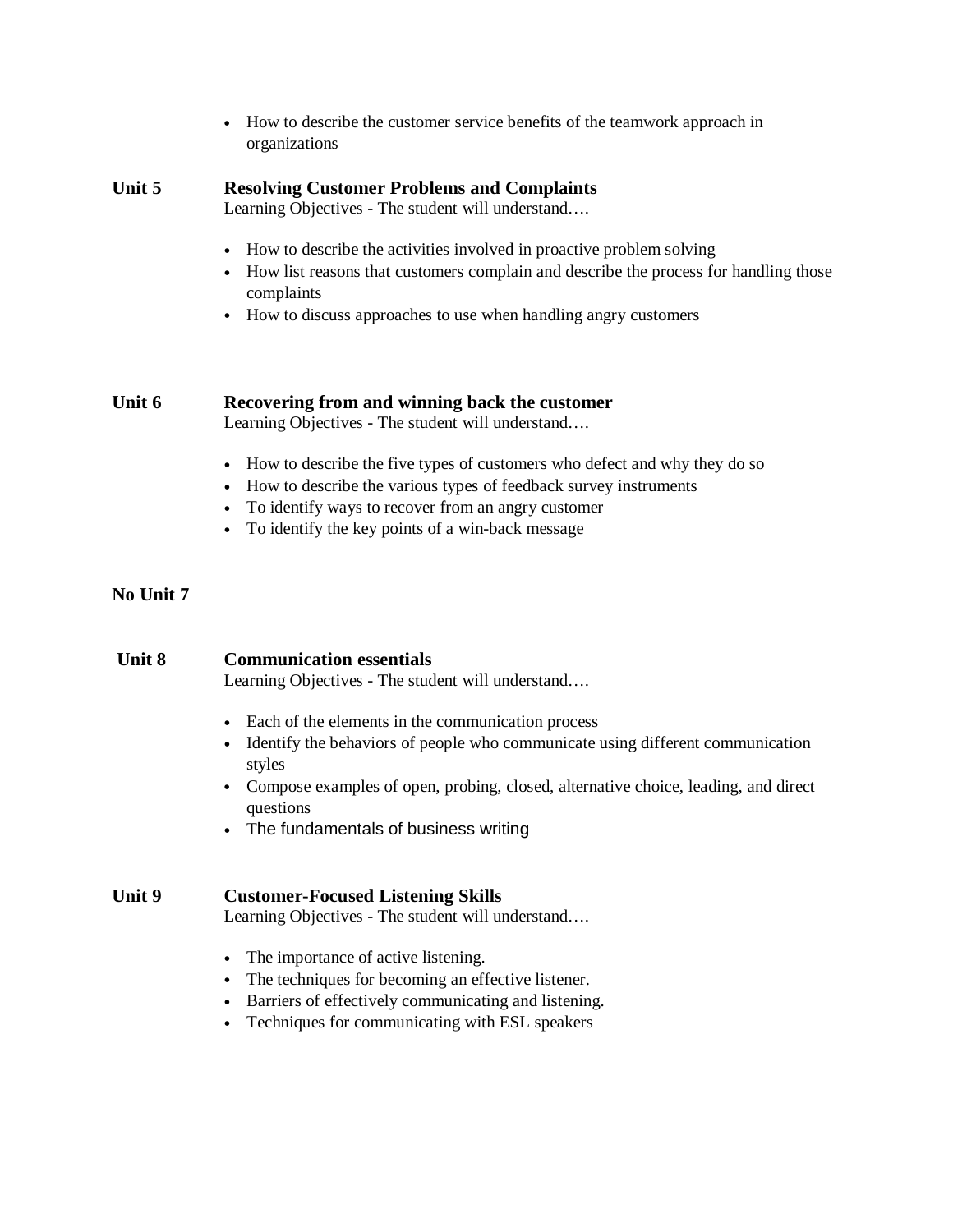| Unit 10 | <b>Nonverbal Communication, Dress, and Manners</b> |  |
|---------|----------------------------------------------------|--|
|         | Learning Objectives - The student will understand  |  |

- Understand the elements and interpretations of body language
- Recognize the importance of having a dress code in the workplace
- Cite examples of business etiquette and manners

## **Unit 11 Effective Telephone Communication**

Learning Objectives - The student will understand….

- The student will understand….
- Detail the essential customer service skills needed when communicating over the phone
- Understand the purpose of voicemail and how to leave a customer-friendly message
- Learn how to evaluate the quality and delivery of your voice, especially when speaking on the phone
- Distinguish between outbound and inbound telemarketing

#### **Evaluation of student learning:**

The student must research three reaction papers pertaining to customer service and be able to review four full-length videos as part of these reaction papers.

#### **Paper Preparation:**

The video reviews must be in the student's own words with recommendations and analysis of the subject matter and its relationship to customer service and consumer behavior.

#### **Course Grade Evaluation:**

| 3 hourly exams [as announced]  | 50% |     |
|--------------------------------|-----|-----|
| 3 Reaction Paper/Video Review  |     | 30% |
| Attendance/class participation | 20% |     |

#### **Exam Schedule:**

1st exam to be announced by instructor 2nd exam to be announced by instructor 3rd exam to be announced by instructor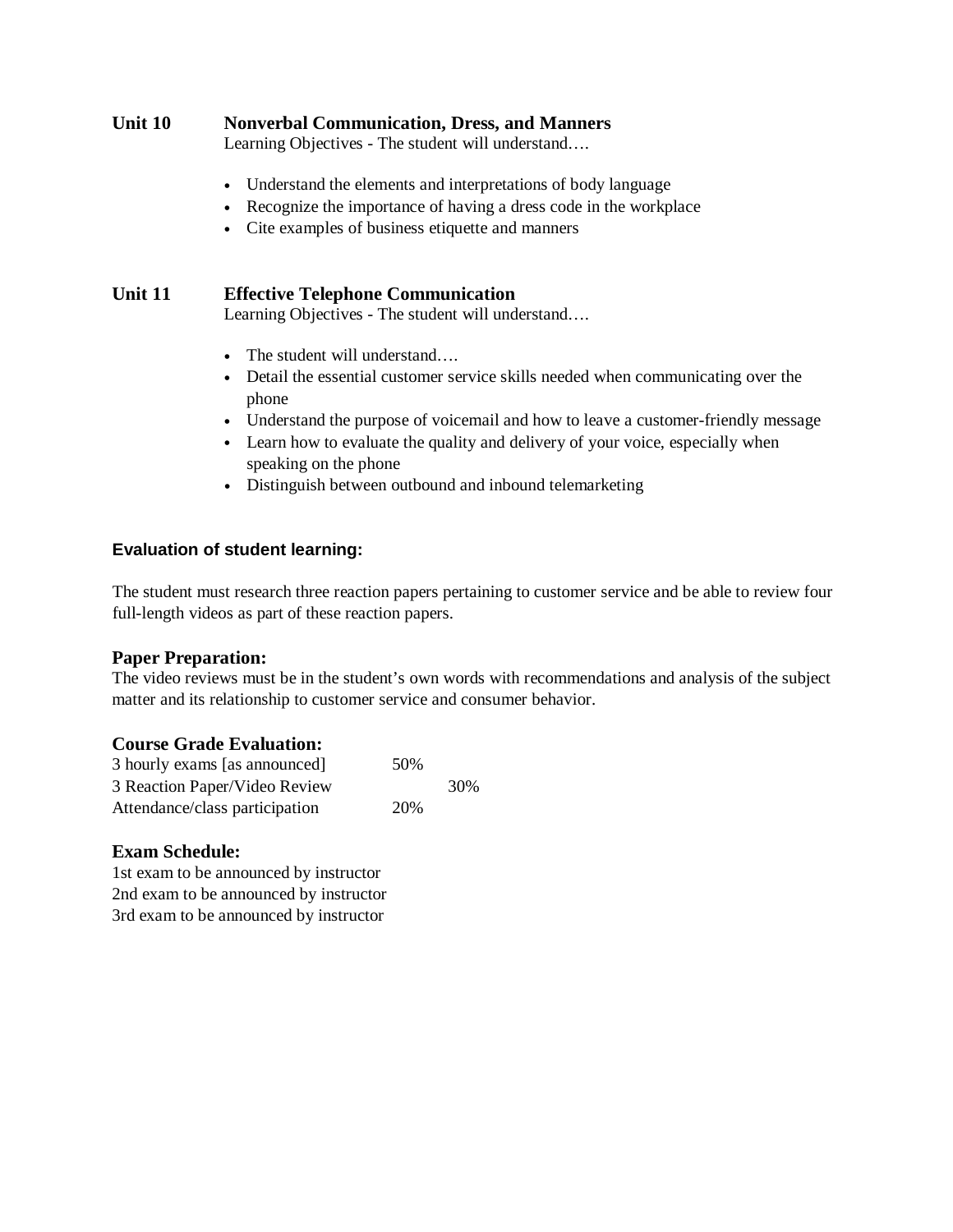# **Numerical Grade Equivalents**

| Letter<br>Grade | Nomin<br>al % |
|-----------------|---------------|
| A               | 93-<br>100    |
| А-              | 90-92         |
| B+              | 87-89         |
| B               | 83-86         |
| В-              | 80-82         |
| C+              | 77-79         |
| Ć               | 70-76         |
| D               | 60-69         |
| F               | 00-59         |

# **Academic Integrity Statement:**

Mercer County Community College is committed to Academic Integrity -- the honest, fair and continuing pursuit of knowledge, free from fraud or deception. This implies that students are expected to be responsible for their own work, and that faculty and academic support services staff members will take reasonable precautions to prevent the opportunity for academic dishonesty.

The college recognizes the following general categories of violations of Academic Integrity, with representative examples of each. Academic Integrity is violated whenever a student:

# **A. Uses or obtains unauthorized assistance in any academic work.**

- copying from another student's exam.
- using notes, books, electronic devices or other aids of any kind during an exam
- when prohibited.
- stealing an exam or possessing a stolen copy of an exam.

# **B. Gives fraudulent assistance to another student.**

• completing a graded academic activity or taking an exam for someone else.